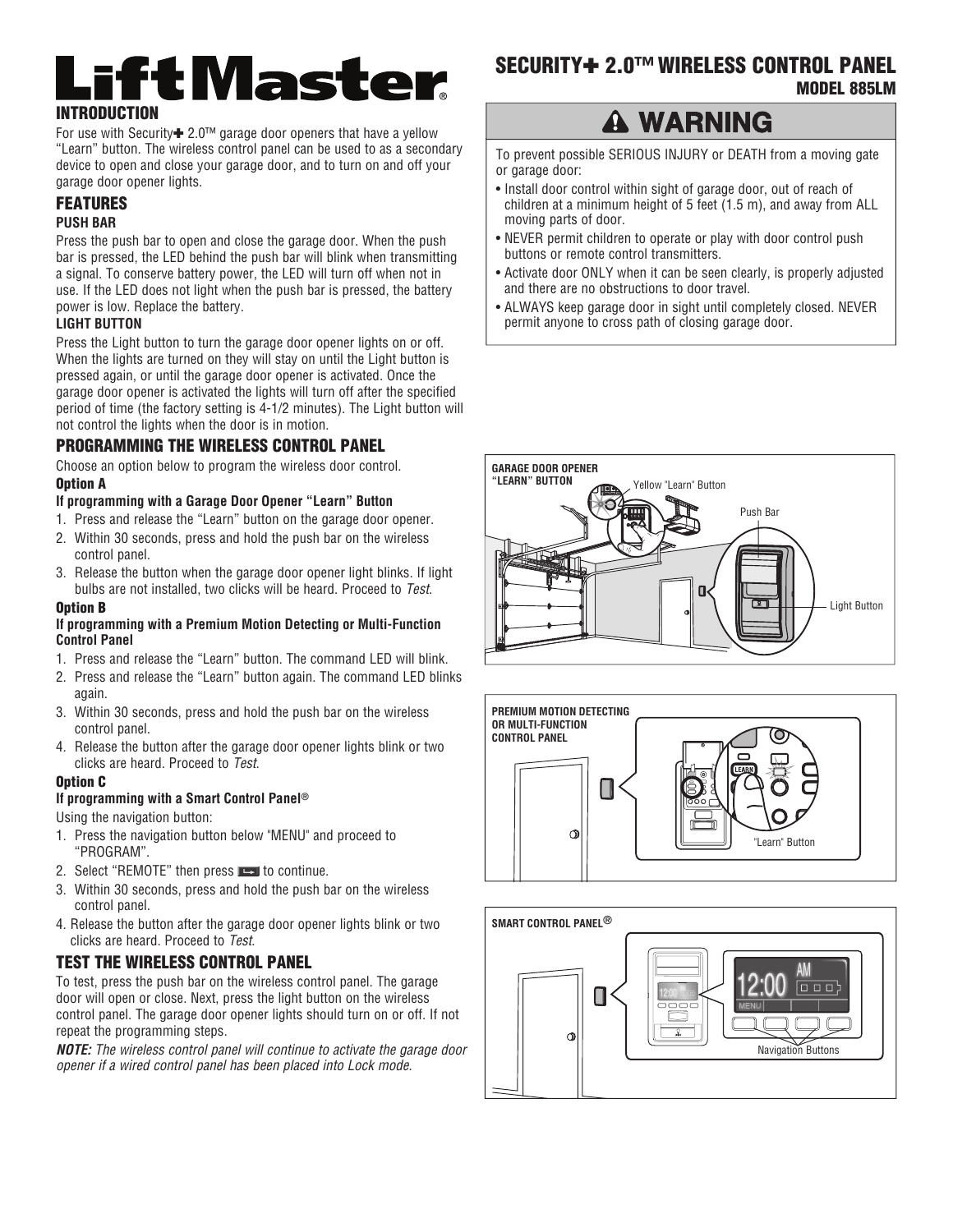#### **TO ERASE ALL CODES FROM GARAGE DOOR OPENER MEMORY (REMOTE CONTROLS, KEYLESS ENTRIES AND WIRELESS CONTROL PANEL)**

To deactivate the accessories, first erase all codes: Press and hold the "Learn" button on the garage door opener until the learn indicator light goes out (approximately 6 seconds). All previous codes are now erased. Reprogram each remote control, keyless entry or wireless control panel you wish to use.



## **INSTALLATION**

*NOTE:* Install the door control within sight of the garage door at a minimum height of 5 feet (1.5 m) where small children cannot reach, and away from the moving parts of the door.

- 1. Mark the location of the bottom mounting hole and drill a 5/32" (4 mm) hole.
- 2. Install the bottom screw, allowing 1/8" (3 mm) to protrude from the wall.
- 3. Position the bottom hole of the control panel over the screw and slide down into place.
- 4. Lift the push bar up and mark the top hole.
- 5. Remove the wireless control panel from the wall and drill a 5/32" (4 mm) hole for the top screw.
- 6. Position the bottom hole of the door control over the screw and slide down into place.
- 7. Attach the top screw and close the push bar.

## **WIRELESS CONTROL PANEL BATTERY**

# **A WARNING**

To prevent possible SERIOUS INJURY or DEATH:

- NEVER allow small children near batteries.
- If battery is swallowed, immediately notify doctor.
- To reduce risk of fire, explosion or chemical burn:
- Replace ONLY with 3V2032 coin batteries.
- DO NOT recharge, disassemble, heat above 212°F (100°C) or incinerate.

The lithium battery should produce power for up to 5 years. To replace the battery, remove the two screws and the circuit board from the plastic housing, as shown. Insert new battery positive side up  $(+)$ .

Dispose of old battery properly.



NOTICE: To comply with FCC and or Industry Canada rules (IC), adjustment or modifications of this receiver and/or transmitter are prohibited, except for changing the code setting or replacing the battery. THERE ARE NO OTHER USER SERVICEABLE PARTS.

Tested to Comply with FCC Standards for Home or office use. Operation is subject to the following two conditions: (1) this device may not cause harmful interference, and (2) this device must accept any interference received, including interference that may cause undesired operation.

This Class B digital apparatus complies with Canadian ICES-003. Cet appareil numérique de la classe B est conforme à la norme NMB-003 du Canada.

### **Replacement Parts**

3V2032 Lithium battery . . . . . . . . . . . . . . . . . . . . . . . . . . . . . . . . . . 10A20

## **WARRANTY**

#### **ONE YEAR LIMITED WARRANTY**

The Chamberlain Group, Inc. warrants to the first consumer purchaser of this product that it is free from defect in materials and/or workmanship for a period of 1 year from the date of purchase.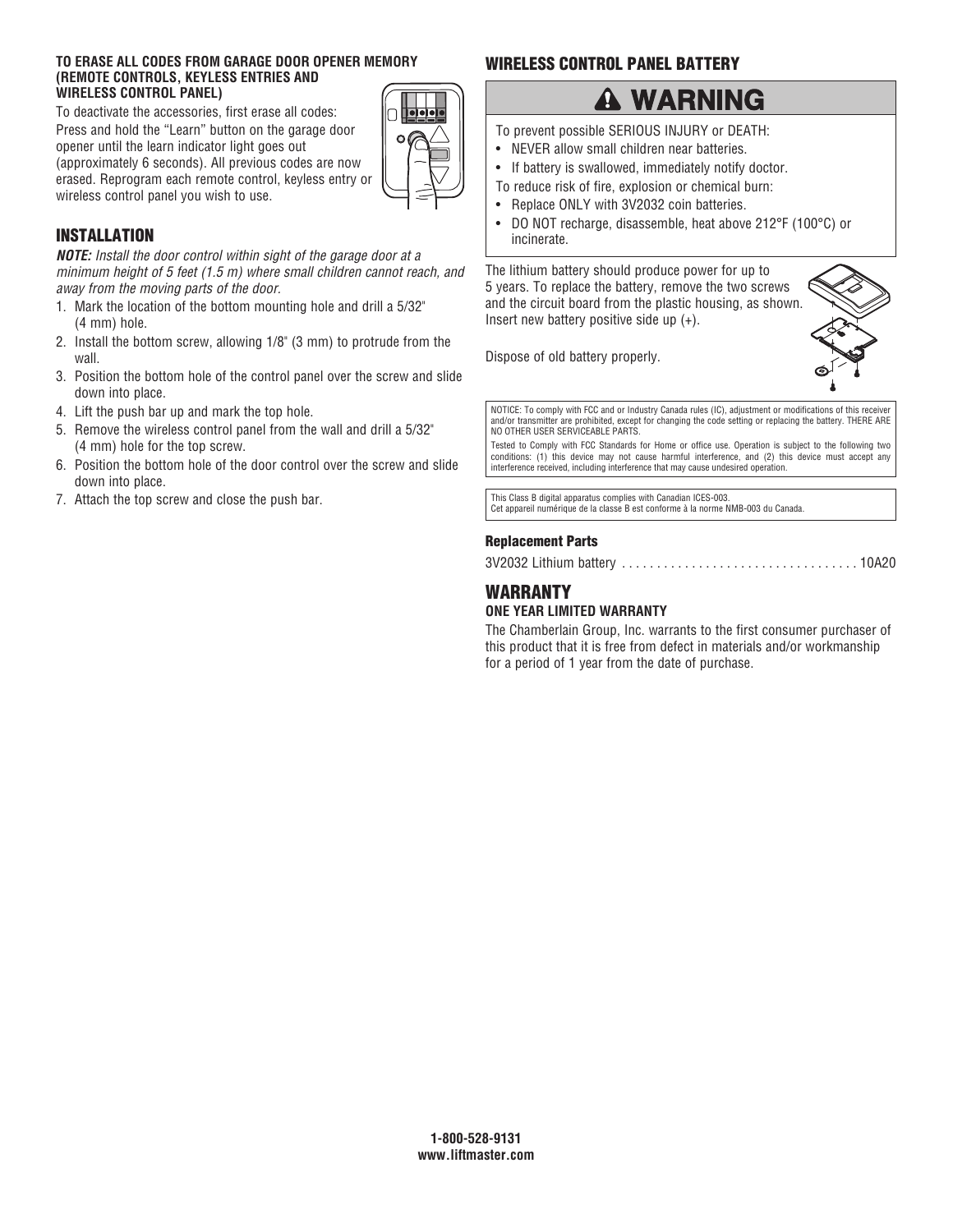# iftMaster **INTRODUCTION**

À utiliser avec les ouvre-portes de garage Security✚ 2.0™ qui comporte un bouton « Learn » jaune. Le panneau de commande sans fil peut être utilisé comme un dispositif secondaire pour ouvrir et fermer votre porte de garage ou allumer et éteindre les témoins de votre ouvre-porte de garage.

#### **CARACTÉRISTIQUES**

#### **BARRE-POUSSOIR**

Appuyer sur la barre-poussoir pour ouvrir ou fermer la porte du garage. Lorsque la barre-poussoir est enfoncée, le témoin DEL situé derrière la barre-poussoir se met à clignoter lors de la transmission d'un signal. Pour économiser la pile, le témoin DEL s'éteint lorsqu'il n'est pas utilisé. Si le témoin DEL ne s'allume pas lorsque la barre-poussoir est enfoncée, la pile est faible. Il faut la remplacer.

#### **BOUTON D'ÉCLAIRAGE**

Appuyer sur le bouton d'éclairage pour allumer ou éteindre l'éclairage de l'ouvreporte de garage. Quand les témoins sont allumés, ils resteront ainsi jusqu'à ce qu'on appuie à nouveau sur le bouton d'éclairage ou qu'on mette l'ouvre-porte de garage sous tension. Quand on met l'ouvre-porte de garage sous tension, les témoins s'éteignent après le délai spécifié (le réglage d'usine est de 4 minutes et demie). Ce bouton ne permet pas de commander l'éclairage pendant que la porte est en mouvement.

#### **PROGRAMMATION DU PANNEAU DE COMMANDE SANS FIL**

Sélectionner une option ci-dessous pour programmer la commande de porte sans fil.

#### **Option A**

#### **En cas de programmation à l'aide du bouton « Learn » de l'ouvre-porte de garage**

- 1. Enfoncer et relâcher le bouton « Learn » de l'ouvre-porte de garage.
- 2. Dans les 30 secondes, appuyer sur la barre-poussoir du panneau de commande sans fil et la garder enfoncée.
- 3. Relâcher le bouton lorsque le témoin de l'ouvre-porte de garage clignote. Si les ampoules ne sont pas posées, deux clics se feront entendre. Passer à la rubrique Mise à l'essai.

#### **Option B**

#### **En cas de programmation d'un panneau de commande multifonction ou à détection de mouvement haut de gamme**

- 1. Appuyer et relâcher le bouton d'apprentissage. Le témoin DEL de la commande va clignoter.
- 2. Appuyer et relâcher à nouveau le bouton d'apprentissage. Le témoin DEL de la commande va à nouveau clignoter.
- 3. Dans les 30 secondes, appuyer sur la barre-poussoir du panneau de commande sans fil et la garder enfoncée.
- 4. Relâcher le bouton une fois que le témoin de l'ouvre-porte de garage clignote ou que deux clics se fassent entendre. Passer à la rubrique Mise à l'essai.

#### **Option C**

#### **En cas de programmation d'un Smart Control Panel®**

Utilisation du bouton de navigation :

- 1. Appuyer sur le bouton de navigation situé sous « MENU », puis passer à « PROGRAM ».
- 2. Sélectionner « REMOTE », puis appuyer sur **DEM** pour continuer.
- 3. Dans les 30 secondes, appuyer sur la barre-poussoir du panneau de commande sans fil et la garder enfoncée.
- 4. Relâcher le bouton une fois que le témoin de l'ouvre-porte de garage clignote ou que deux clics se fassent entendre. Passer à la rubrique Mise à l'essai.

#### **MISE À L'ESSAI DU PANNEAU DE COMMANDE SANS FIL**

Pour effectuer l'essai, appuyer sur la barre-poussoir du panneau de commande sans fil. La porte du garage va s'ouvrir et se fermer. Ensuite, appuyer sur le bouton d'éclairage du panneau de commande sans fil.

Les témoins de l'ouvre-porte de garage doivent s'allumer ou s'éteindre. Sinon, répéter les étapes de programmation.

*REMARQUE :* Le panneau de commande sans fil continuera à faire fonctionner l'ouvre-porte de garage si on a mis un panneau de commande à câble en mode de verrouillage.

## **SECURITY**✚ **2.0™ PANNEAU DE COMMANDE SANS FIL MODÉLE 885LM**

## **A AVERTISSEMENT**

Pour prévenir d'éventuelles BLESSURES GRAVES ou LA MORT dues à un portail ou une porte de garage en mouvement :

- Poser la commande de porte à portée de vue de la porte de garage, hors de la portée des enfants à une hauteur minimum de 5 pieds (1,5 m) et à l'écart de TOUTES les pièces mobiles de la porte.
- Ne JAMAIS laisser des enfants faire fonctionner les boutons-poussoirs de la commande de porte ou les émetteurs de la télécommande, ni jouer avec ceux-ci.
- Actionner la porte UNIQUEMENT lorsqu'on la voit clairement, qu'elle est bien réglée et que rien ne gêne la course de la porte.
- TOUJOURS avoir l'œil sur la porte de garage jusqu'à sa fermeture complète. Ne JAMAIS laisser personne croiser le chemin d'une porte de garage qui se ferme.